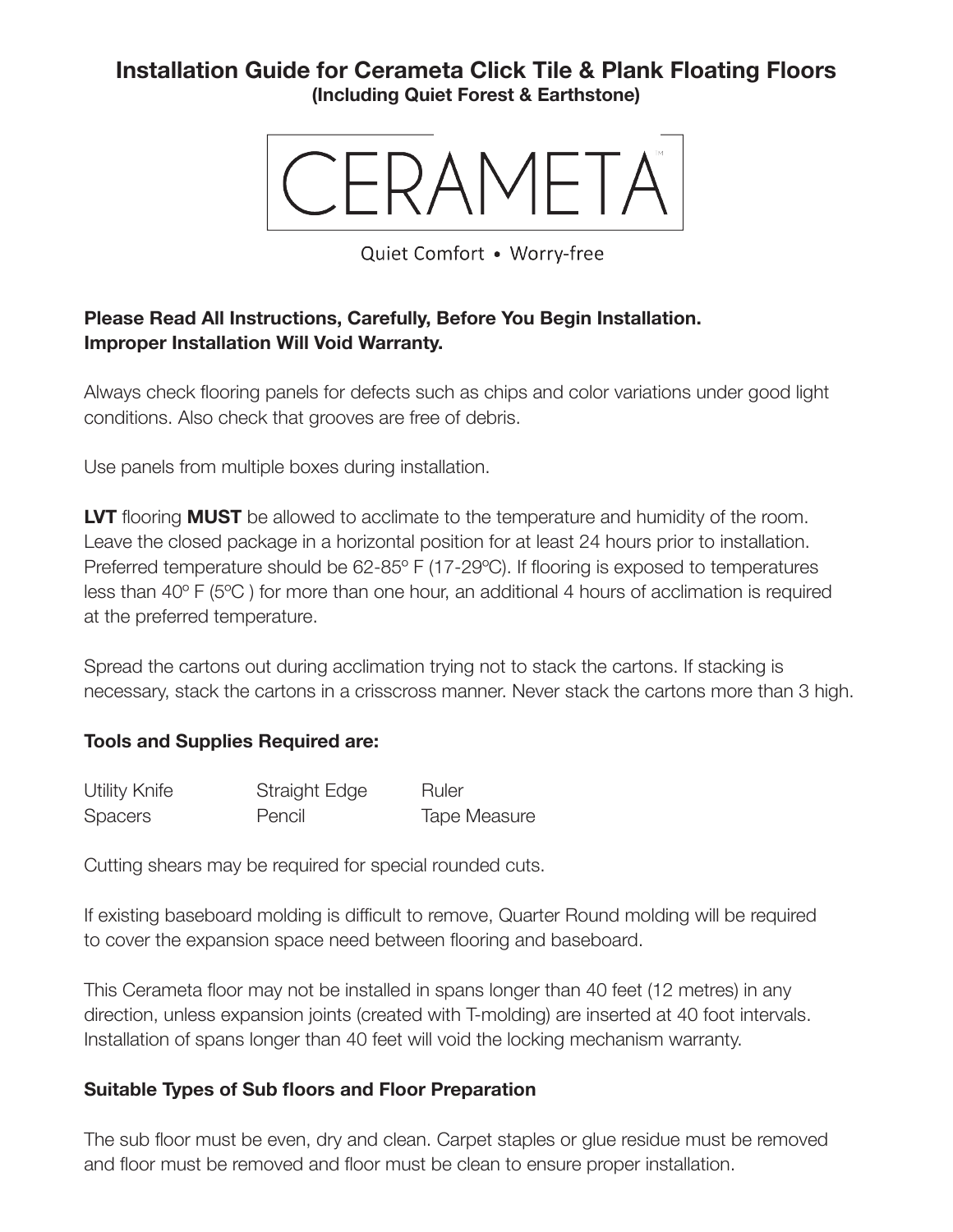To check for evenness, hammer a nail into the center of the floor. Tie a string to the nail and push the knot against the floor. Pull the string tight to the farthest corner of the room and examine the floor for any high/lows relative to the string. Gaps cannot exceed 1/8" (3mm) per 3' (.92 meter). Any unevenness in excess, must be sanded down or filled with appropriate leveler.

LVT can be installed over most existing floors including wood, vinyl and linoleum. It can be installed of ceramic / porcelain tiles. However, the grout lines must be filled with a skim coat of floor leveler.

*Note:* LVT should not be installed over carpet or underlayment. This will void the warranty.

*Warning:* The flooring should not be installed in sunrooms or rooms with direct sunlight. During peak hours of sunlight, blinds/shades or drapes should be closed.

**LVT** is a waterproof product and can withstand topical water and water penetration for up to 16 hours without damage to the floor. However, water leaking over or around the outer edges of the flooring can damage a wood subfloor. This is not considered a defect in the flooring.

Also, moisture arising from New or Old concrete can create high levels of Moisture Vapor Emissions, Hydrostatic Pressure, and High levels of alkalinity. This combination is highly corrosive and will damage the floor over time.

To avoid this problem, a Calcium Chloride test and PH level test must be performed prior to installation. If the level of Vapor Emissions / Hydrostatic pressure exceeds 8lbs and /or the alkalinity level is 9 or higher, a moisture barrier must be present.

New concrete needs to cure for at least 60 days before installation.

#### **Installation**

• Remove the tongue (on the long side) from the first row of planks. This will ensure that the decorative surface of the flooring is under the finished trim when installed. Use a utility knife to score through the tongue several times until it easily snaps off.

*Note:* The first plank may need to be trimmed for a better fit at the end of the installation. Measure the room and divide by the width of the plank. If there is a remainder of less than 2", the first row will need to be cut down by that amount.

- Starting in the left hand corner, place the first plank with its trimmed side towards the wall. Use spacers along each wall to maintain an expansion gap of 1/4" (7-8mm) between the wall and the flooring.
- Attach the ends of the 1st plank and the second plank by lifting the 2nd plank and inserting the tongue on the short side into the groove of the first plank and rotating into place. Line up edges and corners carefully.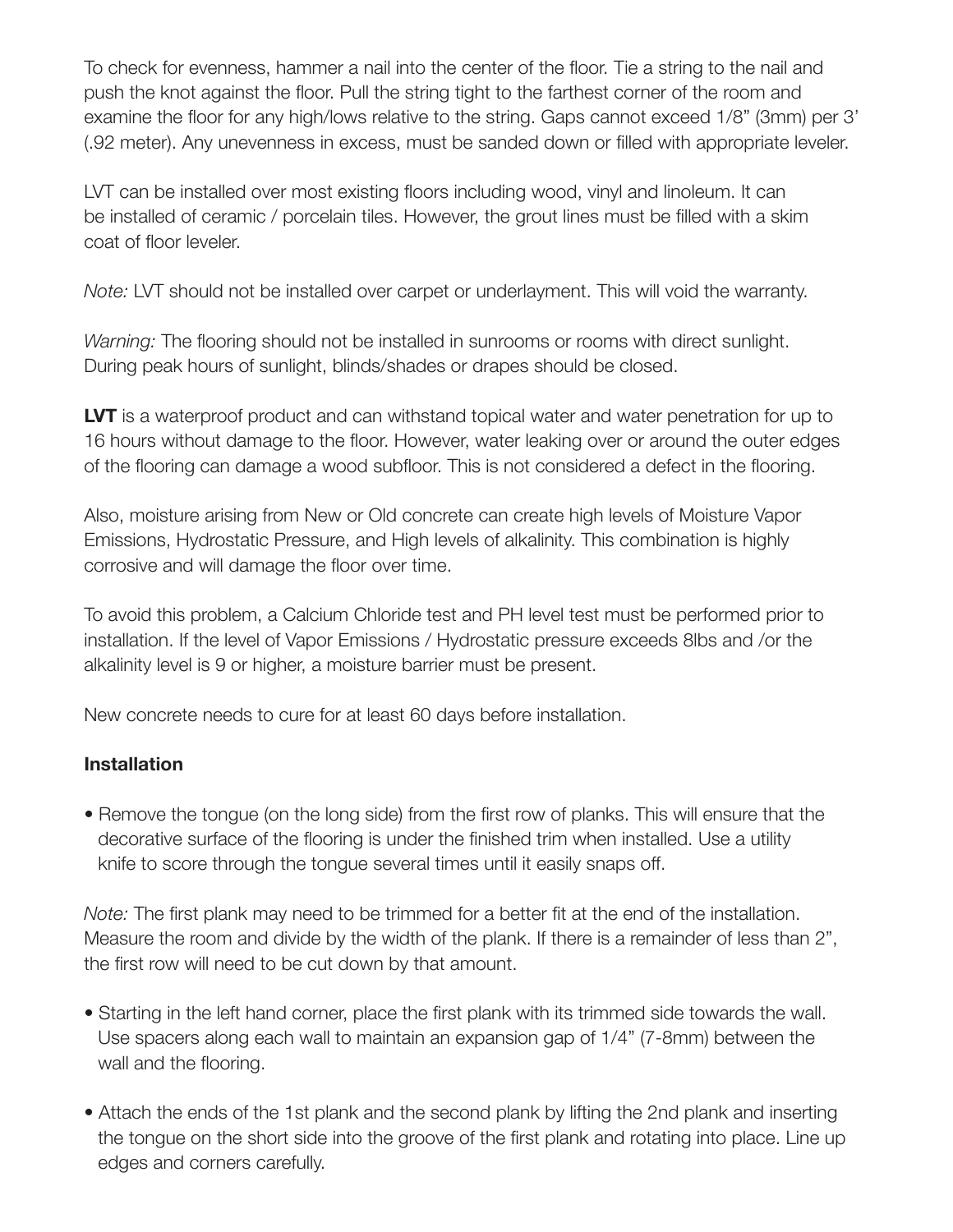- Continue along the wall until you reach the last full plank, connecting them in manner described in the earlier step. To fit the last plank, turn plank over (face down). Place the plank in the corner so the tongue, on the short end, touches the adjacent wall. Measure using the installed plank (on the bottom on the upside down plank) as a guide. Mark this length. This should leave the required distance from the wall.
- Using a sharp utility knife and a straight edge, score a line on the top surface of the plank. The plank should split on the score line with little effort. If the plank is not splitting on the score line perfectly, the utility knife blade may need to be replaced or the score line need to be a little deeper.

*Note:* the end piece must be longer than 8". This may require a cut to start the row, depending on the size of the room(s).

### **Tip Practice scoring on a plank prior to beginning installation**

- Begin next row with the cut off piece from the previous row to stagger pattern. This piece should be a minimum of 8" (20cm) long and the joint offset from the previous row should be at least 10" (26cm) apart. To attach, tilt the plank you are installing slightly upwards (about 15-25º) and rotate downwards into place. The plank will click into place with light pressure.
- Install the second plank in the second row by inserting the short end tongue into the previously installed plank groove. Align the plank so that the long side tongue tip is positioned just over the groove lip of the plank in the first row. Working from the end seam, at a low angle, insert the long tongue into the groove of the adjoining plank. Very little force is required to fit the tongue into the groove. You should be able to feel the tongue lock into the groove. Continue locking each piece into place short side first and then long side.
- To fit the last row, lay a panel on top of the previous row. With the plank against the wall, mark a line down each of the planks. Be sure to keep the loose plank against the wall. Disengage the row and cut the pieces along the marked line. This will become the last row. Continue the installation. Remember to use a different length on the first and last piece. After the row is installed, the cut row will fit into place with the appropriate space being left for expansion.
- Door Frames and heating vents also require expansion room. Cut the panel to the correct length. Place the cut panel next to its actual position and use a ruler to measure the areas to be cut out and mark them. Cut out the marked points allowing the necessary expansion distance on each side.
- You can trim doorframes by turning a panel upside down and using a handsaw, cut away the necessary height so that panels slide easily under the frames.
- To finish the perimeter of the room, install quarter round molding using finishing nails. Nail quarter round directly into the baseboard not the flooring.